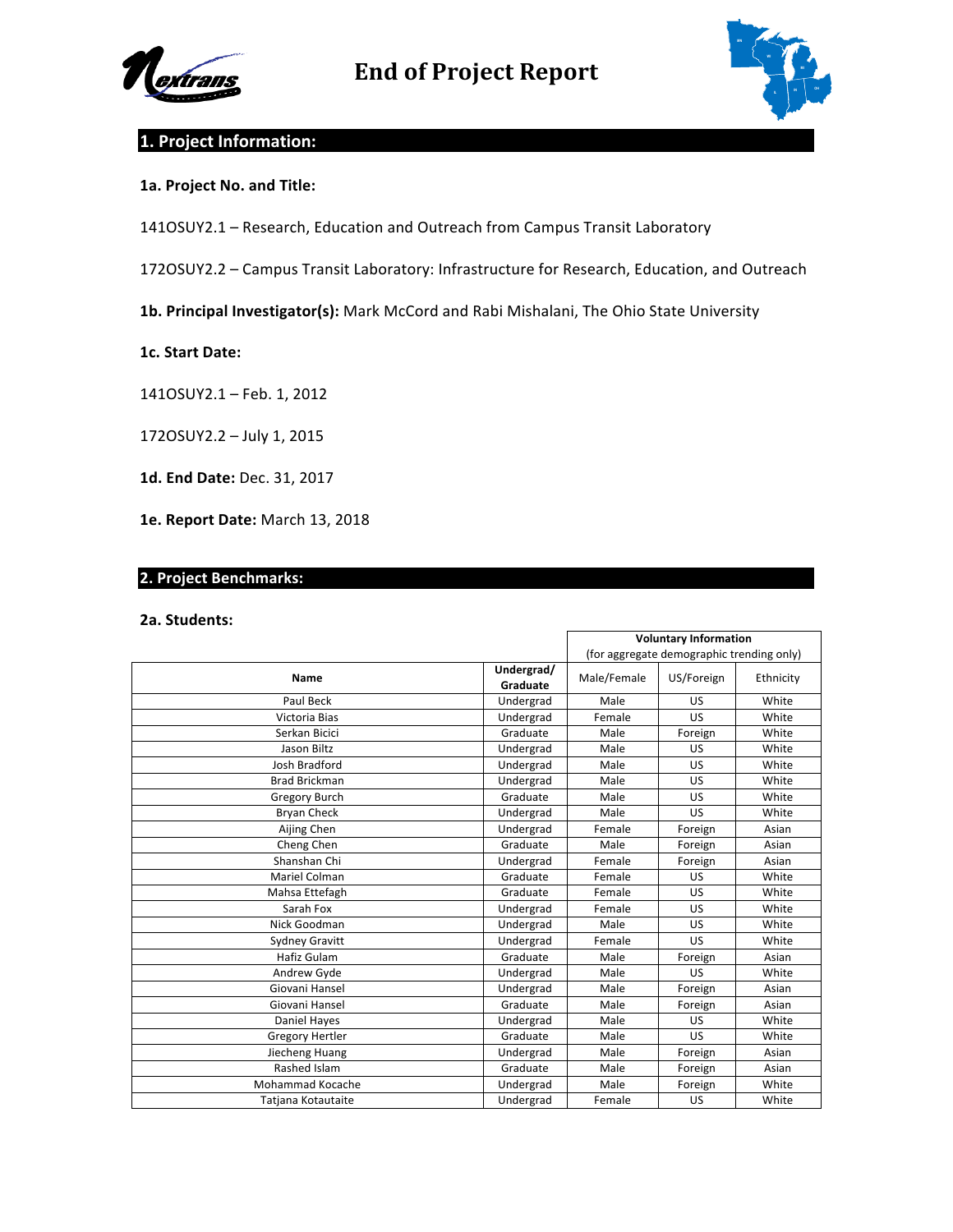| Ryan Laber               | Undergrad | Male   | US        | White    |
|--------------------------|-----------|--------|-----------|----------|
| Andrew Landgraf          | Graduate  | Male   | <b>US</b> | White    |
| Nathaniel Lang           | Undergrad | Male   | US.       | White    |
| Adam Lipps               | Undergrad | Male   | US        | White    |
| Yingyu Ma                | Undergrad | Female | US        | Asian    |
| Erica Mange              | Undergrad | Female | US        | White    |
| Declan McCord            | Undergrad | Male   | US        | White    |
| Jacob Mix                | Undergrad | Male   | US        | White    |
| John Moody               | Undergrad | Male   | US        | Asian    |
| <b>Stevenson Morency</b> | Undergrad | Male   | US        | African  |
|                          |           |        |           | American |
| RubénMorgan              | Undergrad | Male   | <b>US</b> | Hispanic |
| Lesia Mural              | Undergrad | Female | US        | White    |
| Kyle O'Hara              | Undergrad | Male   | US        | White    |
| John O'Neill             | Undergrad | Male   | US        | White    |
| <b>Matthew Pallone</b>   | Undergrad | Male   | US        | White    |
| Adam Pelligrini          | Undergrad | Male   | US        | White    |
| <b>Emily Reed</b>        | Undergrad | Female | US        | White    |
| <b>Ted Reinhold</b>      | Graduate  | Male   | US        | White    |
| Jeannie Ricca            | Undergrad | Female | US        | White    |
| Andy Rutkowski           | Undergrad | Male   | US        | White    |
| Nicole Sell              | Graduate  | Female | <b>US</b> | White    |
| Nathan Shay              | Graduate  | Male   | US        | White    |
| Zhen Shuai               | Undergrad | Female | Foreign   | Asian    |
| Sonja Summer             | Undergrad | Female | <b>US</b> | White    |
| Joseph Traini            | Undergrad | Male   | US        | White    |
| <b>Andrew Tucker</b>     | Undergrad | Male   | <b>US</b> | White    |
| <b>Ryan Tucker</b>       | Undergrad | Male   | US        | White    |
| Emma van Dommelen        | Undergrad | Female | US        | White    |
| Zach Wedekind            | Undergrad | Male   | US        | White    |
| Yuanzhi Xu               | Undergrad | Male   | Foreign   | Asian    |
| <b>Yifang Yuan</b>       | Graduate  | Female | Foreign   | Asian    |
| Jiagi Zaetz              | Graduate  | Female | Foreign   | Asian    |
| Amirul Zamri             | Undergrad | Male   | Foreign   | Asian    |
| Yangyang Zhou            | Graduate  | Female | Foreign   | Asian    |
| Ningling Zhu             | Undergrad | Female | Foreign   | Asian    |
| Xingyu Zhu               | Undergrad | Male   | Foreign   | Asian    |
| Xulei Zhu                | Undergrad | Male   | Foreign   | Asian    |
| Jakob zumFelde           | Graduate  | Male   | US        | White    |
|                          |           |        |           |          |

**2b. Presentations** (Title, Date, Authors, Event)**:**

- 1. Burch, G., Chen, C., Ettefagh, M., Reinhold, H., McCord, M.R., Mishalani, R.G., April 23, 2012. Campus Transit Lab (CTL): Select Activities. Presentation to OSU donor.
- 2. McCord, M.R., Mishalani, R.G., April 20, 2012. Campus Transit Lab (CTL): Select Research Activities. Presentation to Xerox, Columbus, OH.
- 3. Mishalani, R.G., McCord, M.R., April 20, 2012. Overview of Campus Transit Lab (CTL) at The Ohio State University. Presentation to Xerox, Columbus, OH.
- 4. McCord, M.R., Mishlani, R.G., Goel, P.K., et al., April, 10, 2012. Campus Transit Lab (CTL): Research, Education, and Outreach Activities. Presentation to EU COST project team representative, Columbus, OH.
- 5. Mishalani, R.G., McCord, M.R., Goel, P.K., April, 9, 2012. Overview of Campus Transit Lab (CTL) at The Ohio State University. Presentation to EU COST project team representative, Columbus, OH.
- 6. Ji, Y., Mishalani, R.G., McCord, M.R., 2012. Transit Route-level Passenger Origin Destination Flow Estimation: Empirical Evaluation of a Heuristic Expectation Maximization Methodology. 12th Conference on Advanced Systems for Public Transport, Santiago, Chile.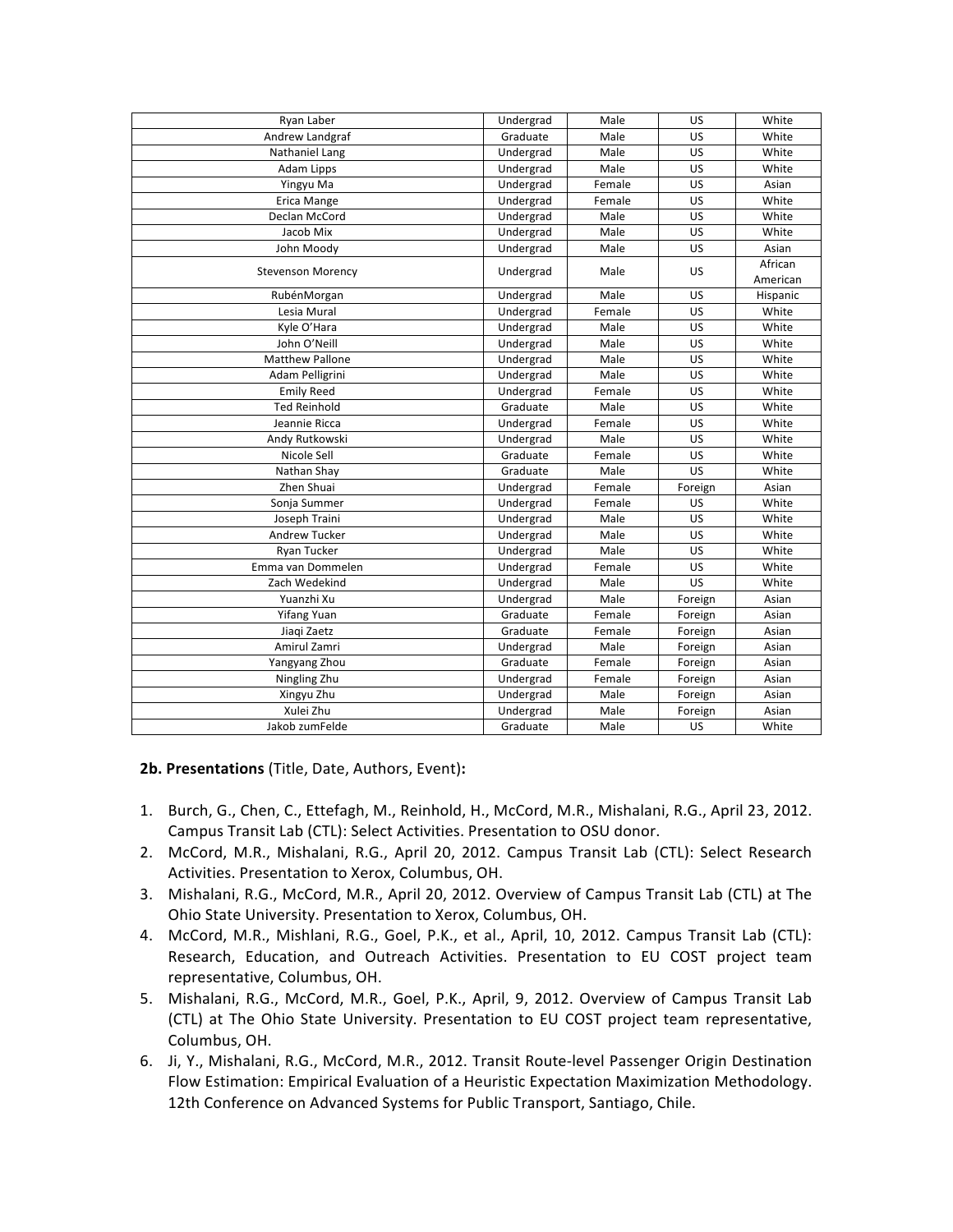- 7. McCord, M.R., and Mishalani, R.G., August 27, 2012. The OSU Campus Transit Lab (CTL) and Transit-related Activities at The Ohio State University. Presentation to Federal Transit Administration representative, The Ohio State University, Columbus, OH.
- 8. Ettefagh, M., September 24, 2012. Effect of Passenger Information System (TRIP) on OSU Travelers' Attitudes and Perceptions. Presentation to OSU donor and development personnel, The Ohio State University, Columbus, OH.
- 9. Hertler, G., September 24, 2012. Factors Affecting Intra-Campus Origin Destination Passenger Flows. Presentation to OSU donor and development personnel. The Ohio State University, Columbus, OH.
- 10. McCord, M.R., and Mishalani, R.G., September 24, 2012. Campus Transit Lab (CTL): Introduction to Select Activities and Institutional Updates. Presentation to OSU donor and development personnel, The Ohio State University, Columbus, OH.
- 11. Reinhold, H., September 24, 2012. Combining Route-specific OD Flows into an Integrated OD Flow Matrix. Presentation to OSU donor and development personnel, The Ohio State University, Columbus, OH.
- 12. Ji, Y., Mishalani, R.G., McCord, M.R., 2012. Transit Route-level Passenger Origin Destination Flow Estimation: Empirical Evaluation of a Heuristic Expectation Maximization Methodology. 12th Conference on Advanced Systems for Public Transport, Santiago, Chile.
- 13. Ji, Y., Mishalani, R.G., and McCord, M.R., 2013. Estimating Transit Route-level OD Flow Matrices from APC Data on Multiple Bus Trips Using the IPF Method with an Iteratively Improved Base. Transportation Research Board 92nd Annual Meeting, Washington, D.C.
- 14. McCord, M.R., Mishalani, R.G., June 3, 2013. OSU Campus Transit Lab (CTL): Background, Data, Applications, and Outreach. Presentation to OSU Chief Data Officer, The Ohio State University, Columbus, OH.
- 15. Ji, Y. Mishalani, R.G., McCord, M.R., 2013. Iteratively Improving the Base Matrix of the IPF Method for Estimating Transit Route-Level OD Flows from APC Data. 13th World Conference on Transportation Research, Rio de Janeiro, Brazil, 2013.
- 16. McCord, M.R., and Mishalani, R.G., 2013. Using APC Data for Estimating Boarding to Alighting Bus Passenger Flows. American Public Transportation Association 2013 ITS Transit Best Practices Workshop, Detroit, MI.
- 17. Ettefagh, M., Mishalani, R.G., McCord, M.R., 2013. Effects of Transit Passenger Information System on User and Nonuser Preferences and Perceptions. Ohio Transportation Engineering Conference, Columbus, OH.
- 18. McCord, M.R., Mishalani, R.G., August 2, 2013. OSU Campus Transit Lab (CTL): Background, Data, Applications, and Outreach. Presentation to OSU Chief Data Officer Team, The Ohio State University, Columbus, OH.
- 19. McCord, M.R., Mishalani, R.G., November 13, 2013. Overview of Campus Transit Lab related activities at OSU. Presentation to Catherine Ross, Professor, City and Regional Planning and Director, Center for Quality Growth and Regional Development, Georgia Institute of Technology.
- 20. Mishalani, R.G., McCord, M.R., October 18, 2013. Overview of Campus Transit Lab related activities at OSU. Presentation to Steve Schneider, President of Schneider Engineering, PLLC and OSU alum.
- 21. Mishalani, R.G., McCord, M.R., McLaughlin, K.A., Reinhold, H. (The Ohio State University Transit Lab), January 21, 2014. Comparison of COTA Boarding-to-Alighting (B2A) and APC Data. Teleconference presentation to the Ohio Department of Transportation and ETC.
- 22. Mishalani, R.G., McCord, M.R., McLaughlin, K.A., Reinhold, H. (The Ohio State University Transit Lab, in collaboration with AECOM and ETC), May 13, 2014. Transit Passenger Flow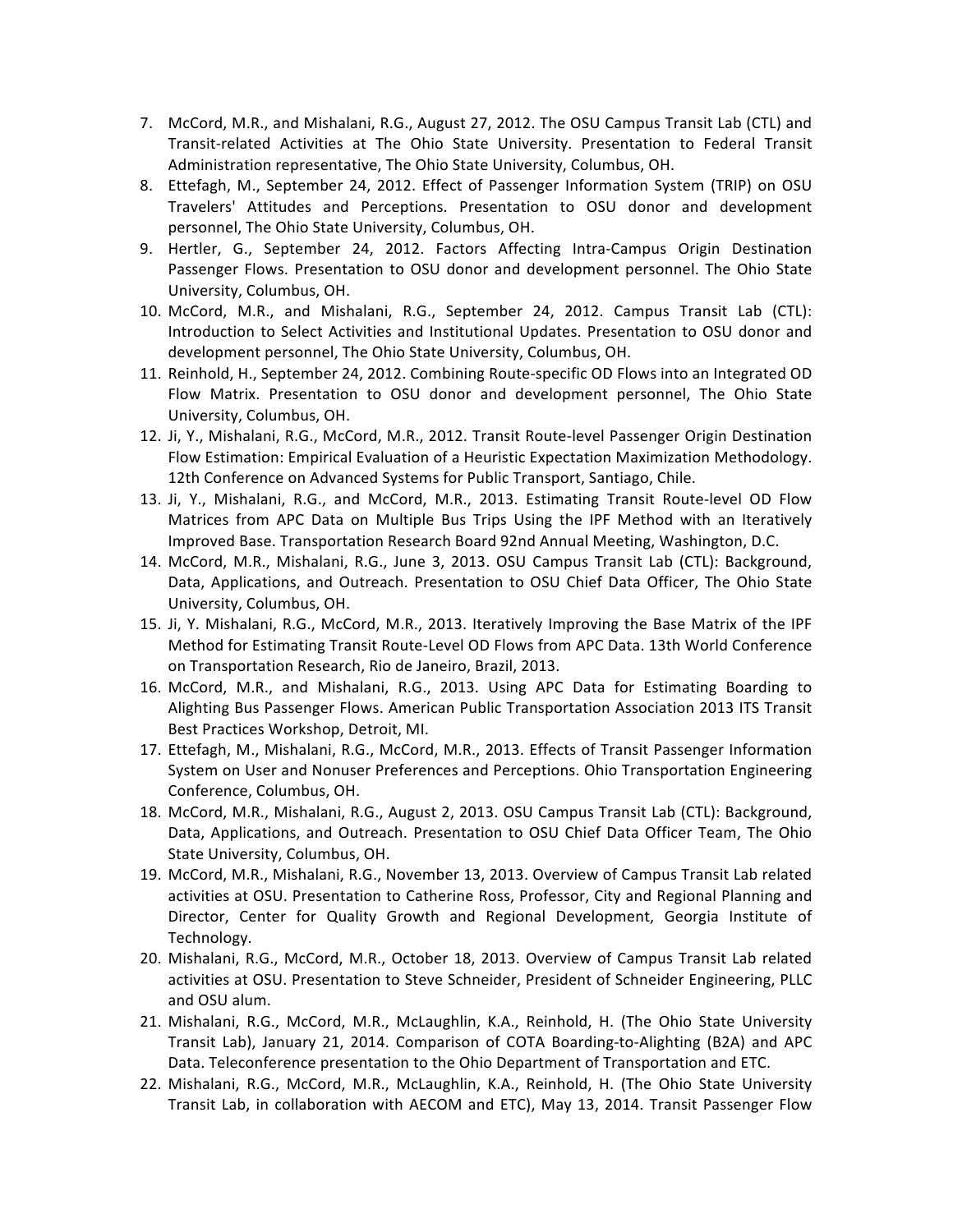Estimation and Characteristics Expansion. Research Review Presentation to the Ohio Department of Transportation, Columbus, OH.

- 23. Mishalani, R.G., McCord, M.R., Colman, M.G., Yuan, Y. (The Ohio State University Transit Lab), November 5 and 12, 2014. OSU Progress Update on Transit Passenger Flow Estimation and Characteristics Expansions Project. Teleconference presentation to the Ohio Department of Transportation, Mid-Ohio Regional Planning Commission, Federal Transit Agency, and other Project Team Members (AECOM, ETC).
- 24. McCord, M.R., Mishalani, R.G., Ettefagh, M, 2015. The Effect of Real-time Passenger Information Systems on the Perceptions of Transit's Favorable Environmental and Traffic Reduction Roles. Transportation Research Board 94th Annual Meeting, Washington, D.C.
- 25. Ji, Y., Mishalani, R.G., McCord, M.R., 2015. An Efficient Transit Passenger Origin Destination (OD) Flow Estimation Method Combining Automatic Passenger Count (APC) and Onboard OD Flow Survey Data: Empirical Evaluation Under Varying APC and Survey Sample Sizes. Transportation Research Board 94th Annual Meeting, Washington, D.C.
- 26. McCord, M.R., Bicici, S., Mishalani, R.G., 2015 Using Error Distributions with Model Output to Acknowledge Prediction Uncertainty: Results using Travel Demand and Transit Flow Models. 15th TRB National Transportation Planning Applications Conference, Atlantic City, NJ.
- 27. Mishalani, R.G., McCord, M.R., Reinhold, H., 2016. Transit Route-level OD Flow Determination from Passengers' Mobile Devices' Wi-Fi Signals: Methodology and Empirical Evaluation. Transportation Research Board 95th Annual Meeting, Washington, D.C.
- 28. Landgraf, A.J., Mishalani., R.G., McCord, M.R., Goel, P.K. 2015. Estimating Transit OD Flows using Boarding and Alighting Data: An Efficient Variational Bayes Method and Clusteringbased Extension that Recognizes Multiple Latent OD Flow Matrices. Transportation Research Board 95th Annual Meeting, Washington, D.C.
- 29. Mishalani, R.G, McCord, M.R., 2016. Using Available Data Sources to Correct Biases in Socioeconomic and Travel Characteristics, Ohio Transportation Engineering Conference, Columbus, OH.
- 30. McCord, M.R., Mishalani, R.G., 2016. Determining Transit Passenger Boarding-to-Alighting Flows using Mobile Device Wi-Fi Signals: Empirical Results, Ohio Transportation Engineering Conference, Columbus, OH.
- 31. May, A.A., Sivandran, G., Mishalani, R.G., McCord, M.R., Zou, Y., La Susa, T., Liyanaarachchi, S., Van Dommelen, E., Wildey, B., 2016. Using a Transit System as a Mobile Platform for Air Quality Monitoring in Urban Areas, Ohio Transportation Engineering Conference, Columbus, OH.
- 32. May, A.A., Sivandran, G., Mishalani, R.G., McCord, M.R., Zou, Y., La Susa, T., Liyanaarachchi, S., Van Dommelen, E., Wildey, B., 2016. Using a Transit System as a Mobile Platform for Air Quality Monitoring in Urban Areas, Innovative Environmental Monitoring Technology Symposium, Athens, OH.
- 33. Mishalani, R.G, McCord, M.R., 2016. Sensitivity of Transit Onboard Survey Passenger Socioeconomic & Travel Characteristic Sample & Response Bias Corrections Using OD Flows Determined from APC & AFC Data. TransitData2016: 2nd International Workshop on Automatic Data Collection Systems, Boston, MA.
- 34. McCord, M.R, Bicici, S., Mishalani, R.G., 2017. Incorporating Uncertainty in Model Predictions: Evaluating Transferability. 16th TRB National Transportation Planning Applications Conference, Raleigh, NC.
- 35. zumFelde, J., Carrel, A., Mishalani, R.G. McCord, M.R., 2017. Considering Urban Geography in Quantifying and Correcting Sample and Response Biases in Estimated Transit Passenger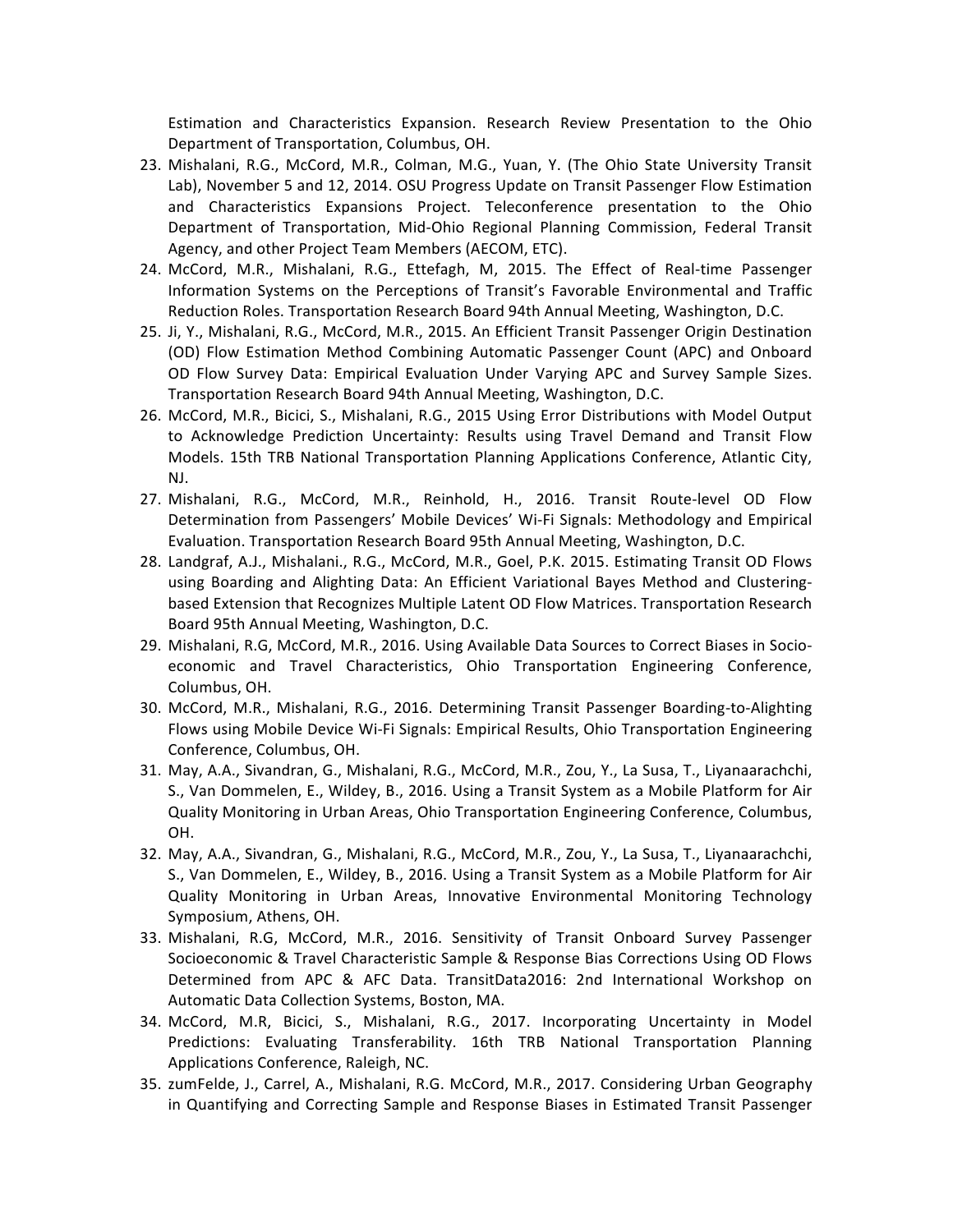Socioeconomic and Travel Characteristics. National Science Foundation Mobility Workshop, Columbus, OH.

- 36. Mishalani, R.G, and McCord, M.R., 2017. Sample and Response Bias Corrections of Transit Passengers' SE&T Characteristics Collected via Onboard Surveys: Sensitivity to B2A Estimates. 16th TRB National Transportation Planning Applications Conference, Raleigh, NC.
- 37. Mishalani, R.G., June 8, 2017. The Road to Autonomous Vehicles: A Transportation Systems Perspective. Panelist, invited by the Harvard Business School Club Columbus and hosted by the Center for Automotive Research, The Ohio State University, Columbus, OH, June 8, 2017
- 38. McCord, M.R., Mishalani, R.G., Coifman, B., 2017. Determining Traffic Flows and Speeds across Spatially Extensive Urban Areas from Transit Buses, Ohio Transportation Engineering Conference, Columbus, OH.
- 39. May, A.A., Mishalani, R.G., McCord, M.R., Zou, Y., 2017. Using a Transit System as a Mobile Platform for Air Quality Monitoring in Urban Areas, Ohio Transportation Engineering Conference, Columbus, OH.
- 40. Mishalani, R.G., 2017. Transportation Systems and "Big" Data: Pathways to Decision- and Policy-Making for Smarter Cities. Keynote lecture, National Science Foundation Smart Vehicle Concepts Center Meeting, Columbus, OH.
- 41. Mishalani, R.G., 2017. Public Transportation, Big Data, and Smarter Cities: Advances in Monitoring, Analysis, and Modeling Methods. 3rd NYUAD Transportation Symposium (by invitation), Abu Dhabi, UAE.
- 42. Landgraf, A.J., Mishalani, R.G., McCord, M.R., Goel, P.K., 2016. Variational Bayes Method for Estimating Transit Route OD Flows using Boarding and Alighting Data in the Presence of Multiple Latent Flow Patterns: Methodology, Evaluation, and Validation. 14th World Conference on Transportation Research, Shanghai, China.
- 43. Ji, Y. Mishalani, R.G., McCord, M.R., 2016. Transit Route-level Passenger Alighting Probability, Probability OD Flow and Expected OD Flow Matrices: Estimates from Boarding and Alighting Counts and Relationships among the Representations. 14th World Conference on Transportation Research, Shanghai, China.

## **2c. Journal Papers/Reports** (full citation)**:**

- 1. McCord, M.R., Mishalani, R.G., and Hu, X., 2012. Grouping of Bus Stops for Aggregation of Route-Level Passenger Origin-Destination Flow Matrices. Transportation Research Record, No. 2277, pp. 38-48, 2013.
- 2. Ji, Y., Mishalani, R.G., McCord, M.R., 2012. Transit Route-level Passenger Origin Destination Flow Estimation: Empirical Evaluation of a Heuristic Expectation Maximization Methodology. Proceedings of the 12th Conference on Advanced Systems for Public Transport, Santiago, Chile.
- 3. Ji, Y., Mishalani, R.G., McCord, M.R., 2012. Transit Route-level Passenger Origin Destination Flow Estimation: Empirical Evaluation of a Heuristic Expectation Maximization Methodology. 12th Conference on Advanced Systems for Public Transport, Santiago, Chile.
- 4. Cheng, C., April 2013. Using Archived Bus Automatic Vehicle Location Data to Identify Indications of Recurrent Congestion. Ph.D. dissertation, The Ohio State University, Columbus, OH.
- 5. Ettefagh, M., April 2013. Effects of Real-time Passenger Information Systems on Perceptions of Transit Services: Investigations of The Ohio State University Community. M.S. thesis, The Ohio State University, Columbus, OH.
- 6. Hertler, G., April 2013. Effect of Service, Temporal, and Weather Variables on Short Bus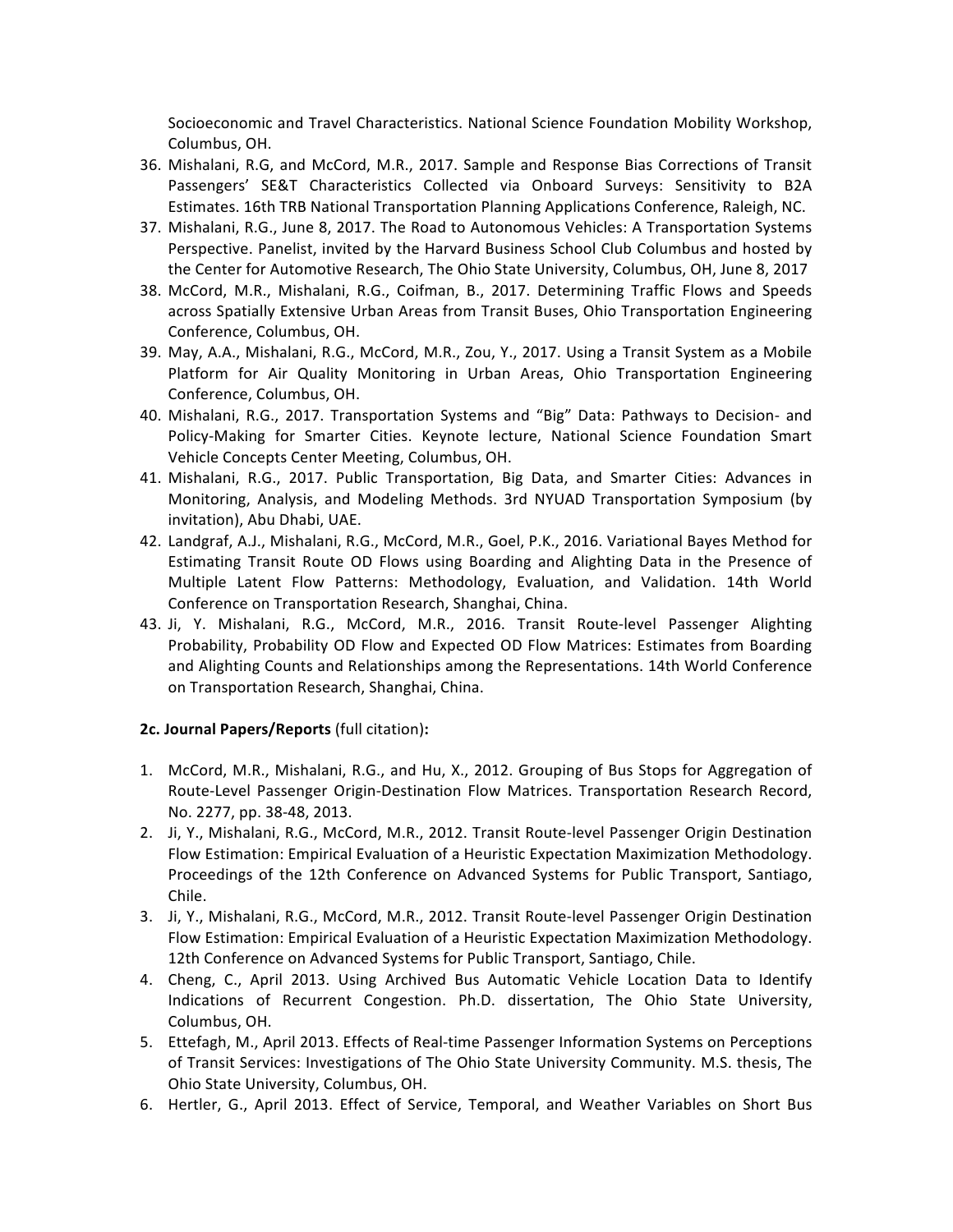Transit Passenger Trips: Investigations of OSU's Intra-campus Transit Demand. M.S. thesis, The Ohio State University, Columbus, OH.

- 7. Reinhold, H.E., April 2013. Combining Transit Route Origin-Destination Passenger Flow Matrices into Integrated Area or Corridor Matrices: Evaluating Flow Patterns on the OSU Campus and along a Columbus Corridor. M.S. thesis, The Ohio State University, Columbus, OH.
- 8. Ji, Y., Mishalani, R.G., McCord, M.R., 2014. Estimating Transit Route OD Flow Matrices from APC Data on Multiple Bus Trips Using the IPF Method with an Iteratively Improved Base: Method and Empirical Evaluation. Journal of Transportation Engineering, ASCE, No. 140, Vol. (5), pp. 040140081-040140088.
- 9. Ji, Y. Mishalani, R.G., McCord, M.R., 2013. Iteratively Improving the Base Matrix of the IPF Method for Estimating Transit Route-Level OD Flows from APC Data. Select Proceedings of the 13th World Conference on Transportation Research, Rio de Janeiro, Brazil, 2013.
- 10. McCord, M.R., Mishalani, R.G., Ettefagh, M., 2015. The Effect of Real-time Passenger Information Systems on the Perceptions of Transit's Favorable Environmental and Traffic Reduction Roles. Transportation Research Record, No. 2538, pp. 102-109.
- 11. Ji, Y., Mishalani, R.G., McCord, M.R., 2015. Transit Passenger Origin-Destination Flow Estimation: Efficiently Combining Onboard Survey and Large Automatic Passenger Count Datasets. Transportation Research Part C: Emerging Technologies (Special Issue: Big Data in Transportation and Traffic Engineering), Vol. 58, pp. 178-192.
- 12. Mishalani, R.G., McCord, M.R., Reinhold, T., 2016. Transit Route-level Passenger OD Flow Determination from Mobile Device Wi-Fi Signals: Methodology and Empirical Evaluation. Transportation Research Record, No. 2544, pp. 123-130.
- 13. Shay, N.M., 2016. Investigating Real-Time Employer-Based Ridesharing Preferences Based on Stated Preference Survey Data. M.S. Thesis, Graduate Program in Civil Engineering, The Ohio State University, Columbus, OH.
- 14. Landgraf, A.J., Mishalani, R.G., McCord, M.R., Goel, P.K., 2016. Variational Bayes Method for Estimating Transit Route OD Flows using Boarding and Alighting Data in the Presence of Multiple Latent Flow Patterns: Methodology, Evaluation, and Validation. Transportation Research Procedia: Select Proceedings of the 14th World Conference on Transportation Research, Shanghai, China.
- 15. Ji, Y. Mishalani, R.G., McCord, M.R., 2016. Transit Route-level Passenger Alighting Probability, Probability OD Flow and Expected OD Flow Matrices: Estimates from Boarding and Alighting Counts and Relationships among the Representations. Transportation Research Procedia: Select Proceedings of the 14th World Conference on Transportation Research, Shanghai, China.
- **2d. New Courses** (Title, Undergraduate/Graduate, Date):

We added CTL-based modules to several transportation courses, as follows, because of the developments that allowed using the Campus Transit Laboratory infrastructure for instructional purposes:

1. CIVILEN 3700 Transportation Engineering and Analysis: Undergraduate Civil Engineering students must choose six "select core" courses from a set of eight courses, which includes CIVILEN 3700. Typically, 150-200 students per year take this course. Some undergraduate students take additional transportation courses after CIVILEN 3700, but this is the only transportation course taken by the majority of the students. A module on scheduled transit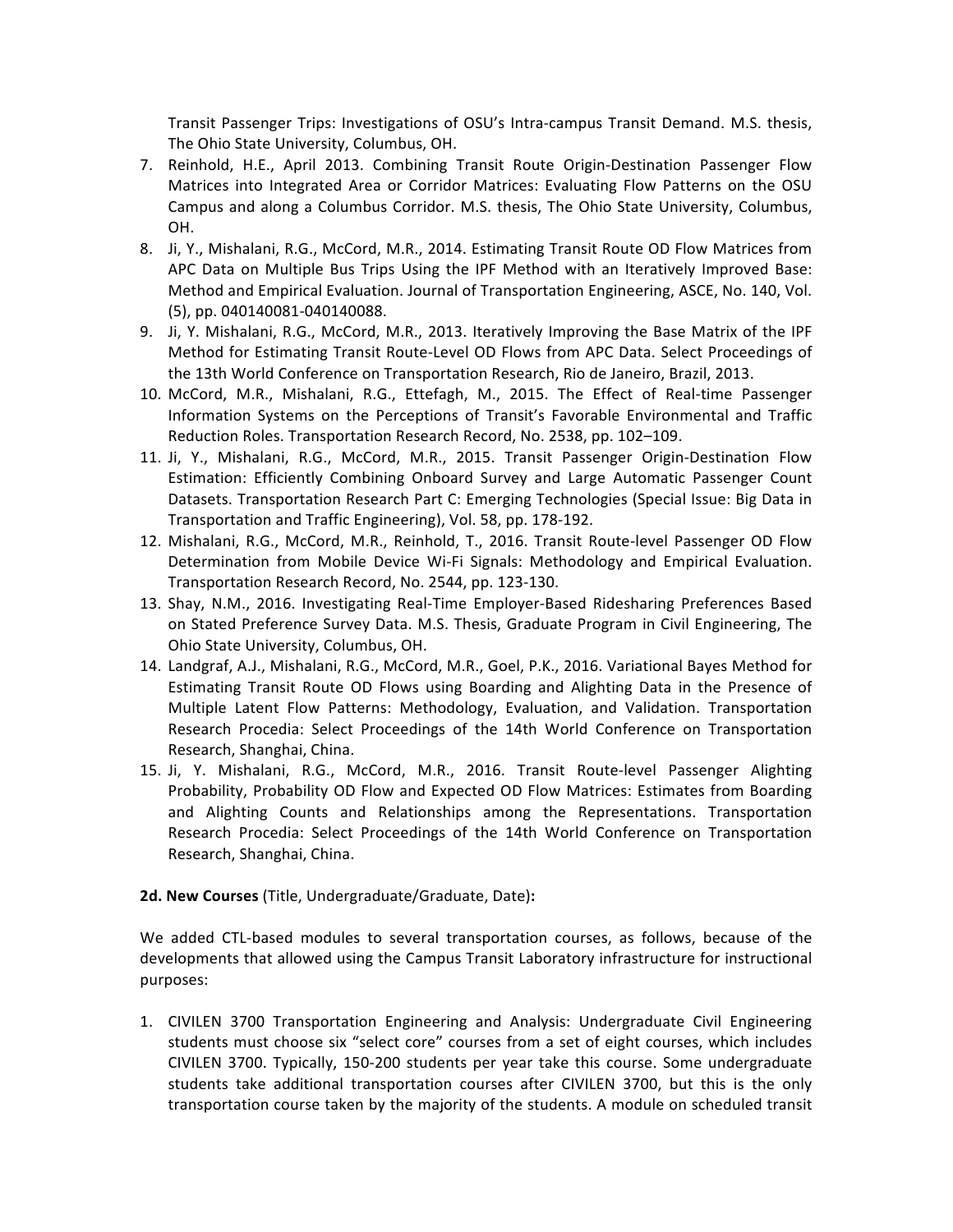services is included, where the Campus Transit Lab (CTL) is highlighted. We recently added a module on sustainability in transportation related applications that focuses on CTL applications in an attempt to provide readily interpretable examples. Assignments involve the processing of APC and AVL data automatically collected as part of the CTL and a manual data collection exercise, as well as the interpretation of the processed and manually collected data.

- 2. CIVILEN 5720 Transportation Engineering Data Collection Studies: This course is typically taken by 15-25 students per year and is comprised of undergraduate and graduate Civil Engineering students and graduate City and Regional Planning students. It is a required course in the Dual Civil Engineering  $-$  City and Regional Planning M.S. Program in Urban Transportation Planning. We introduced a module on estimating traffic flows from a modified moving observer method we developed with the vision of collecting data from transit buses. We include an assignment where students board CABS buses to collect traffic data and process the data to produce traffic flow estimates.
- 3. CIVILEN 5770 Urban Public Transportation: Like CIVILEN 5720, CIVILEN 5770 is a required course in the Dual Civil Engineering - City and Regional Planning M.S. Program in Urban Transportation Planning and is taken by undergraduate and graduate Civil Engineering students and graduate City and Regional Planning students. It is a required course in the Dual Civil Engineering – City and Regional Planning M.S. Program in Urban Transportation Planning. Typically, more than 30 students take this course in a year. A major course requirement consists of a semester long project based on CTL carried out in teams of three to four students. Students collect field data on CABS vehicle and passenger movements and use these data along with CTL's automatically collected APC and AVL data to analyze and model various aspects of the supply of and demand for service. Based on the results, students comment on performance and make recommendations to the operators of CABS.
- 4. CIVILEN 7730 Urban Transportation Forecasting: This course is offered once every two years. Like CIVILEN 5720 and 5770, it is a required course in the Dual Civil Engineering  $-$  City and Regional Planning M.S. Program in Urban Transportation Planning. It is not open to undergraduate students. Over the duration of this project, approximately 10 students have taken the course on average. Students conduct a term project, which is generally presented to others in the class. Approximately one quarter of the students use data from the Campus Transit Lab in their project.
- 5. Individual Studies: Several students undertook independent studies for credit that relied on automatically collected CTL data or data they manually collected as part of their independent study course and on methods we developed to process the data into estimates of vehicle or passenger movements. In addition, CTL infrastructure and data formed the basis of a summer-long study of one Summer Research Opportunities Program (http://www.btaa.org/resources-for/students/srop/introduction) student. Furthermore, one student in the Dual Civil Engineering  $-$  City and Regional Planning M.S. Program in Urban Transportation Planning conducted his required "practicum" course  $-$  consisting of an internship at a transportation agency or company and regular academic reporting on the experience to the course instructor  $-$  at OSU's TTM, where he provided an interface between CTL activities and TTM needs.
- **2e. Outreach Conference** (Title, Location, Type of Audience, Total Participants):
- 1. Ettefagh, M., Mishalani, R.G., McCord, M.R., 2013. Effects of Transit Passenger Information System on User and Nonuser Preferences and Perceptions. Ohio Transportation Engineering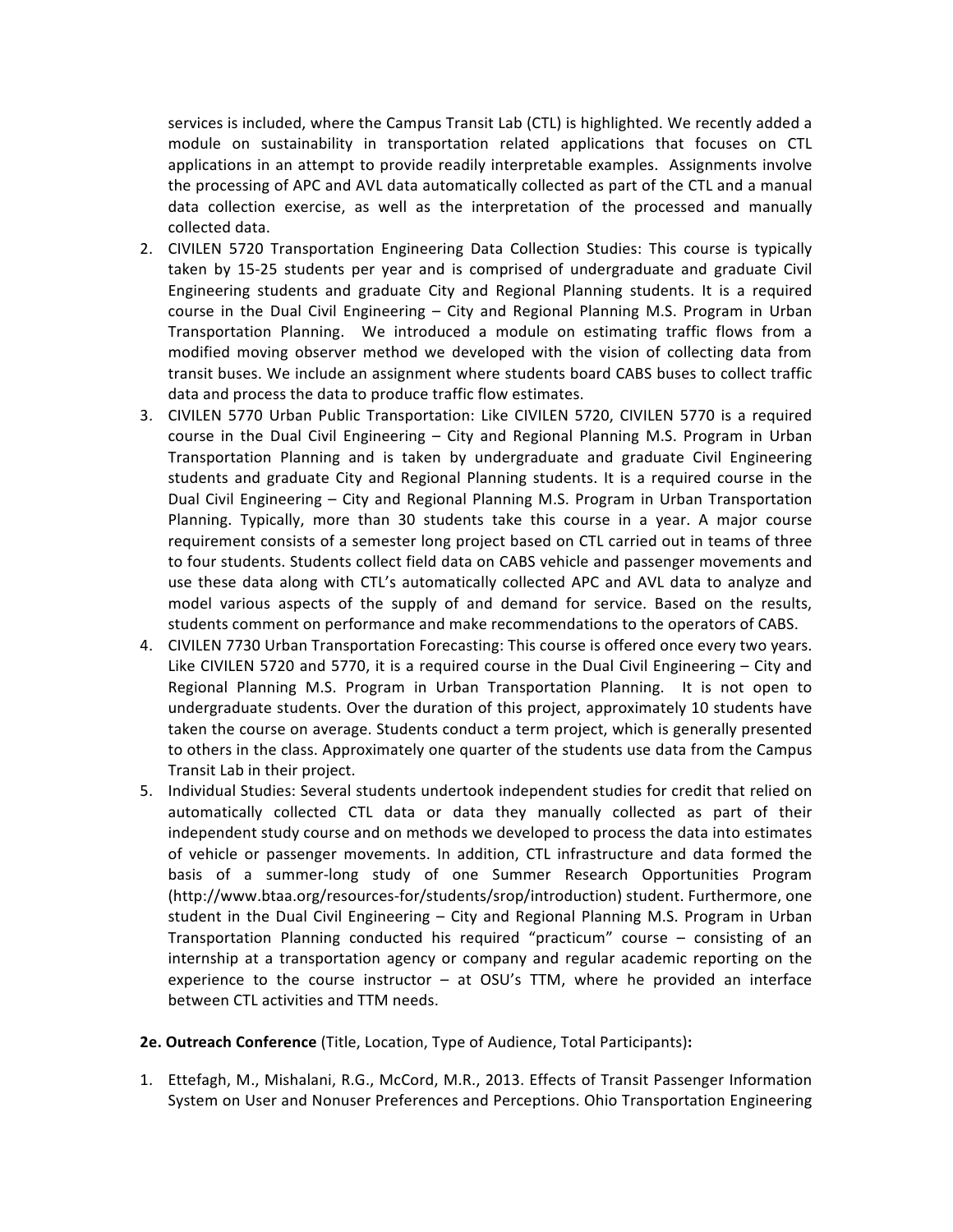Conference, Columbus, OH.

- 2. McCord, M.R., Mishalani, R.G., 2016. Determining Transit Passenger Boarding-to-Alighting Flows using Mobile Device Wi-Fi Signals: Empirical Results, Ohio Transportation Engineering Conference, Columbus, OH.
- 3. May, A.A., Sivandran, G., Mishalani, R.G., McCord, M.R., Zou, Y., La Susa, T., Liyanaarachchi, S., Van Dommelen, E., Wildey, B., 2016. Using a Transit System as a Mobile Platform for Air Quality Monitoring in Urban Areas, Ohio Transportation Engineering Conference, Columbus, OH.
- 4. McCord, M.R., Mishalani, R.G., Coifman, B., 2017. Determining Traffic Flows and Speeds across Spatially Extensive Urban Areas from Transit Buses, Ohio Transportation Engineering Conference, Columbus, OH.
- 5. May, A.A., Mishalani, R.G., McCord, M.R., Zou, Y., 2017. Using a Transit System as a Mobile Platform for Air Quality Monitoring in Urban Areas, Ohio Transportation Engineering Conference, Columbus, OH.

## **3. Project Impacts:**<sup>1</sup>

### **3a. USDOT Priorities:**

In general, improved transit services result in improved overall transportation performance across all modes and, as a result, improved traveler mobility.

Short-Term Impacts: CTL data are used to validate rigorous, but presently available or recently developed approaches that can be immediately used with data already being collected by transit agencies to provide improved information for transit planning and operations. In addition to validating approaches with CTL data, the data and the approaches are used to provide information for targeted studies of interest to various stakeholders. CTL data and context are used to support modules and projects in multiple classes, offering students hands-on experience with data-driven analyses in a familiar setting.

Long-Term Impacts: New research questions are developed that can eventually lead to improved methodological approaches and new applications that take advantage of data already being collected by transit agencies and new types of data that could be available to transit agencies in the longer run. The proposed approaches and applications are evaluated in an operating environment. The educational component also has long-term impacts by exposing a large group of students to issues and technologies employed in public transportation and to the concept of learning through the use of a living laboratory infrastructure. The successful demonstration of the transit living lab are starting to motivate living labs in other domains.

Advanced Research: The research tasks are motivated by a desire to take advantage of the advanced technologies that automatically sense passenger boarding and alighting activity, passenger movements, and bus locations, to integrate behavioral and physical data with statistical methods and rigorous models, and to produce numerical results using efficient computational methods.

 $1$  Please provide description of accomplishments with background and impact or value in terms of its significance to the ultimate customers or beneficiaries, which can be used in NEXTRANS and USDOT publications.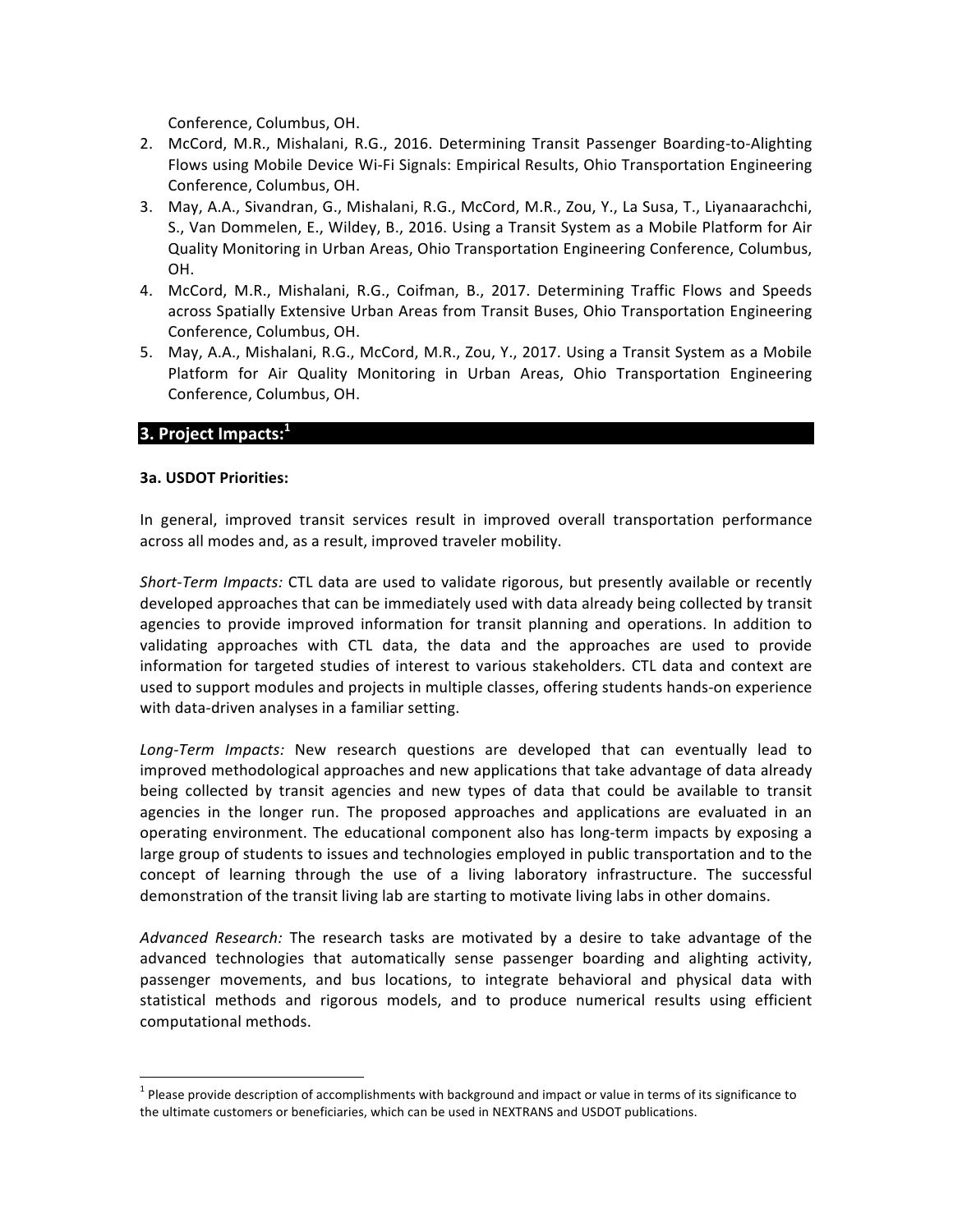**3b. Significant Accomplishments in Research, Education and Technology Transfer (Please list** any patents, copyrightable material, new processes, algorithms, textbooks, chapters, etc.):

### *Research*

Data collected in the CTL were used to investigate the effect of passenger information on perception of transit services; effect of weather on transit short trips; effect of a base matrix on OD flow estimates using APC data; use of mobile device Wi-Fi signals to determine passenger OD flows; stated preferences for real-time employer-based ridesharing considering personal and travel characteristics; use of OD flows determined from APC and AFC data to correct sample and response biases in transit onboard survey results; sampling biases in transit onboard surveys and associated impacts on resulting passenger socioeconomic and travel characteristics; relationships among transit route-level passenger alighting probability, probability OD flow, and expected OD flow matrices; air quality monitoring from transit buses; traffic sensing from transit buses; and use of data on requests for real-time transit information made through the use of a mobile app.

These investigations are leading to new applications for automatically sensed data for transit systems. The promising results are also leading to new research funding from other sources.

### *Education*

CTL data and infrastructure were effectively used in undergraduate and graduate courses through class lectures, assignments, data collection exercises, and exam questions. The exposure of students to state-of-the-art technologies and the reinforcement of basic concepts using real-world data from a familiar operating transit system is seen to be of great value by students and university leadership.

## *Technology Transfer*

This report documents the activities conducted within the Campus Transit Lab (CTL) at The Ohio State University for the purposes of research, education, and outreach from Spring 2012 through Autumn 2017. CTL investigators utilized automatically and manually collected data from CABS to support these goals. CTL investigators conducted outreach with CABS to assess night service ridership, support campus planning efforts, fill in and correct ridership reports produced by off-the-shelf software, support campus sustainability policy efforts, advise on the management of the data for a new campus bike-sharing service, provide lessons learned regarding ridership reporting from APC data to Washington Metro, and share extensive documentation of inferring OD flows from APC data with Washington Metro.

The value added to CABS and other transit operators is leading to improved service planning and design tools and customer satisfaction.

### **3c. Challenges and Lessons Learned:**

The results reinforce the belief that there is great value in basing research, education, and outreach on a living lab that is geographically and institutionally accessible to researchers and students and offers transit service that is sufficiently complex to capture realistic issues for